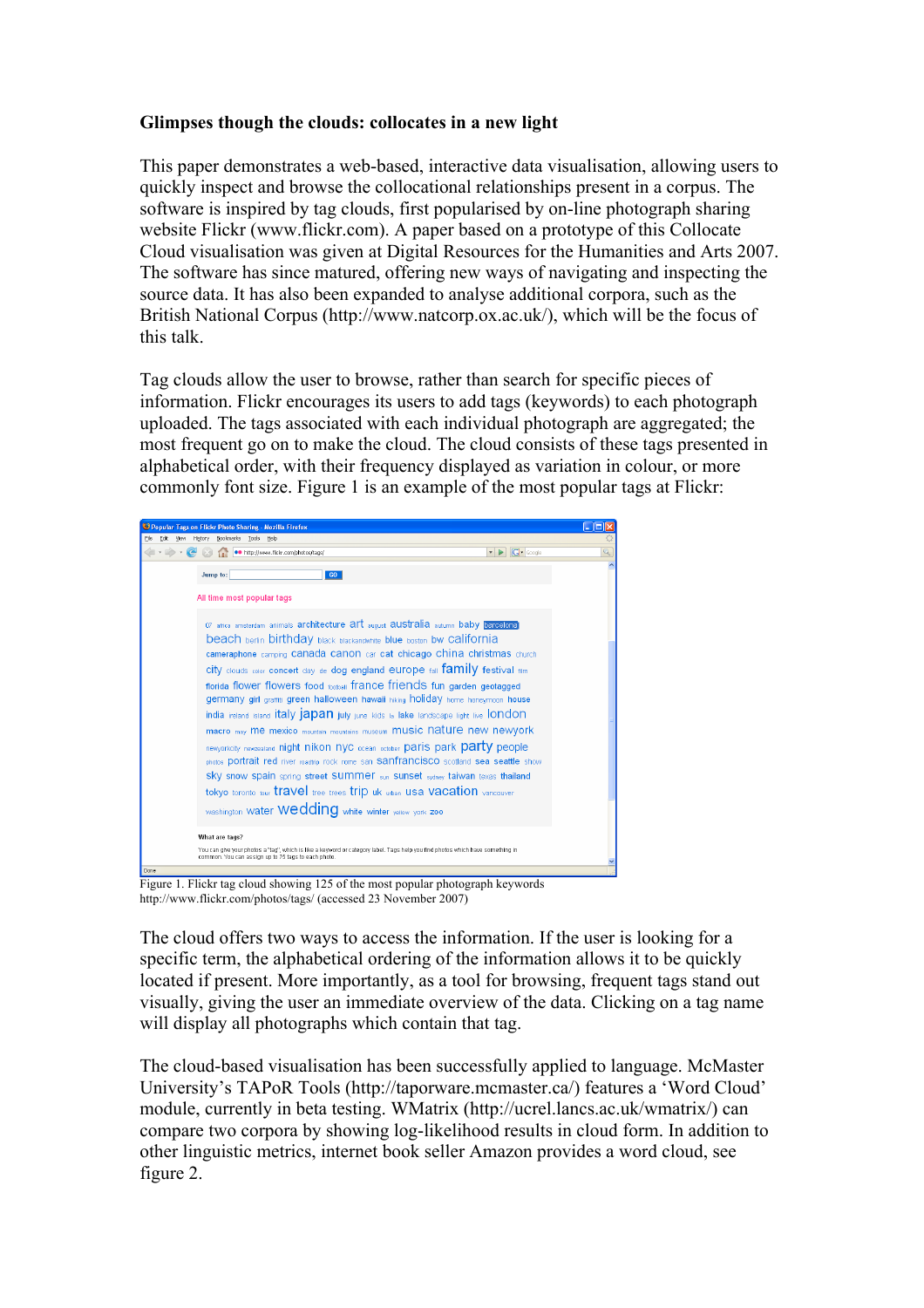|                                                                    | <sup>3</sup> Amazon.com: Romeo and Juliet (Folger Shakespeare Library): Books: William Shakespeare - Mozilla Firefox                                                                                                                                                                                                                                                                                                                                                                                                                                                                                  |    |
|--------------------------------------------------------------------|-------------------------------------------------------------------------------------------------------------------------------------------------------------------------------------------------------------------------------------------------------------------------------------------------------------------------------------------------------------------------------------------------------------------------------------------------------------------------------------------------------------------------------------------------------------------------------------------------------|----|
| Edit View History                                                  | Bookmarks Tools Help                                                                                                                                                                                                                                                                                                                                                                                                                                                                                                                                                                                  |    |
|                                                                    | <b>G</b> Google<br>En http://www.amazon.com/Romeo-Juliet-Folger-Shakespeare-Library/dp/sitb-next/0743477111/ref=sbx_cor   v   2                                                                                                                                                                                                                                                                                                                                                                                                                                                                       | ą, |
| Concordance (learn more)<br>true tybalt upon use wilt wit word yet | These are the 100 most frequently used words in this book.<br>again art away ay bed benvolio benvouo call cannot capulet come day dead<br>dear death die doth earth enter exit eyes fair father find first frial give go<br>god gone GOOD grief hand hast hath heart heaven help hence hour house<br>juliet keep know lady lawrence let lie light live look lord love man<br>many may means men mercutio mine montaque must name news night now<br>nurse old own paris part prince <b>FOMEO</b> say see shall should sir<br>speak stand stay still sweet take tears tell thee think thou thy time tis |    |
|                                                                    |                                                                                                                                                                                                                                                                                                                                                                                                                                                                                                                                                                                                       |    |
| <b>Text Stats</b>                                                  |                                                                                                                                                                                                                                                                                                                                                                                                                                                                                                                                                                                                       |    |
| Readability (learn more)                                           | These statistics are computed from the text of this book. (learn more)<br>Compared with books in All Categories @                                                                                                                                                                                                                                                                                                                                                                                                                                                                                     |    |
| Fog Index:                                                         | 6.6<br>93% are harder                                                                                                                                                                                                                                                                                                                                                                                                                                                                                                                                                                                 |    |
| Flesch Index:                                                      | 7% are easier village contained<br>77.2<br>92% are harder                                                                                                                                                                                                                                                                                                                                                                                                                                                                                                                                             |    |
| Flesch-Kincaid Index:                                              | 8% are easier village and the line<br>4.7<br>6% are easier<br>94% are harder<br>Maturaturation                                                                                                                                                                                                                                                                                                                                                                                                                                                                                                        |    |

Figure 2. Amazon.com's 'Concordance' displaying the 100 most frequent words in Romeo and Juliet http://www.amazon.com/Romeo-Juliet-Folger-Shakespeare-Library/dp/sitb-next/0743477111/ref=sbx\_con/104-4970220- 2133519?ie=UTF8&qid=1179135939&sr=1-1#concordance (accessed 23 November 2007)

In this instance a word frequency list is the data source, showing the most frequent 100 words. As with the tag cloud, this list is alphabetically ordered, the font size being proportionate to its frequency of usage. It has all the benefits of a tag cloud; in this instance clicking on a word will produce a concordance of that term.

This method of visualisation and interaction offers another tool for corpus linguists. As developer for an online corpus project, I have found that the usability and sophistication of our tools have been important to our success. Cloud-like displays of information would complement our other advanced features, such as geographic mapping and transcription synchronisation.

The word clouds produced by TAPoR Tools, WMatrix and Amazon are, for browsing, an improvement over tabular statistical information. There is an opportunity for other corpus data to be enhanced by using a cloud. Linguists often use collocational information as a tool to examine language use. Figure 3 demonstrates a typical corpus tool output: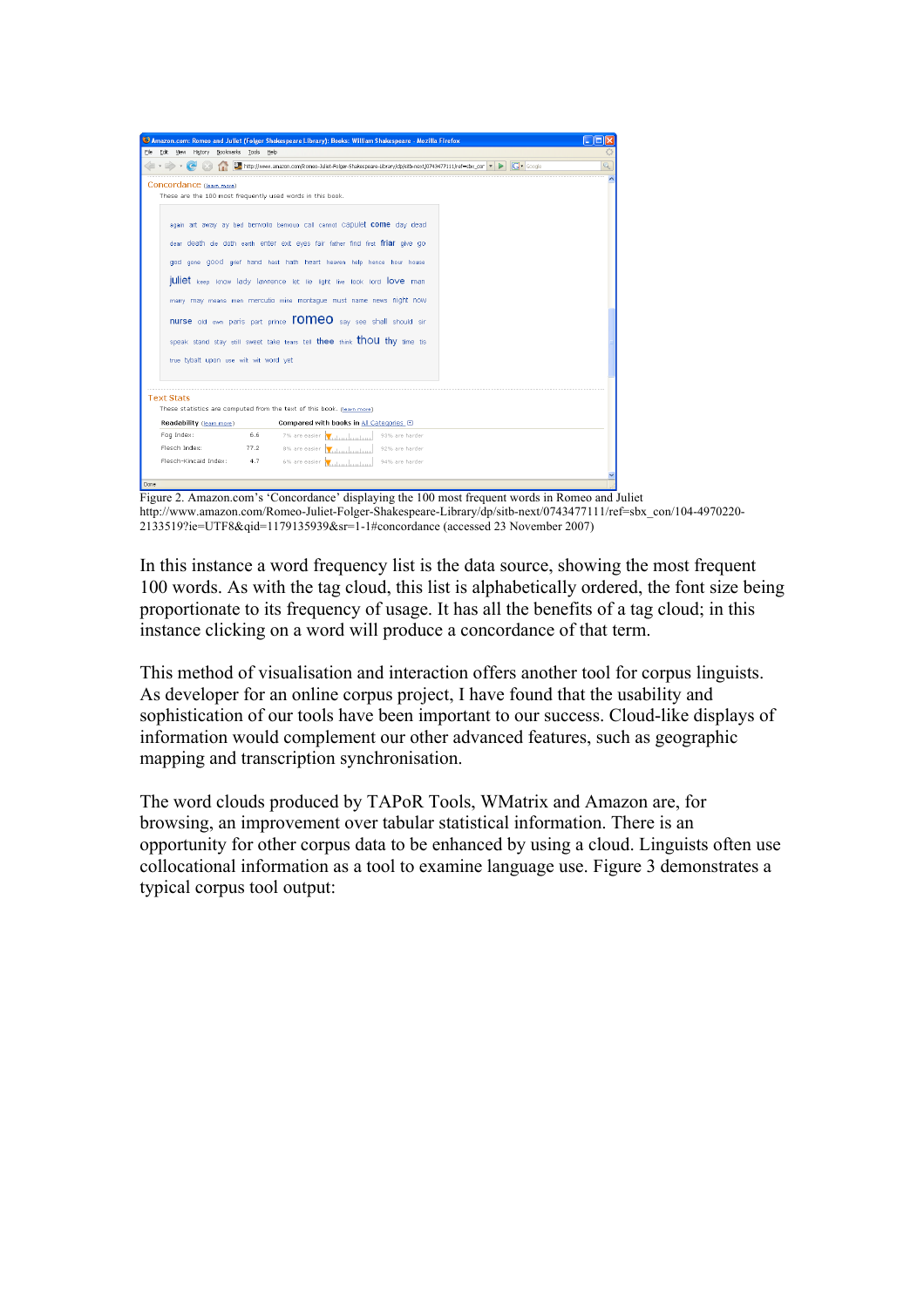| $\blacksquare$ $\blacksquare$ $\blacksquare$ $\times$<br>C [DAVIES/BYU] British National Corpus - Mozilla Firefox |                                           |                                                                                               |                |                                                   |          |                         |  |  |  |
|-------------------------------------------------------------------------------------------------------------------|-------------------------------------------|-----------------------------------------------------------------------------------------------|----------------|---------------------------------------------------|----------|-------------------------|--|--|--|
| File<br>Edit<br><b>View</b><br>History<br><b>Bookmarks</b><br>Tools<br>Help                                       |                                           |                                                                                               |                |                                                   |          |                         |  |  |  |
| $\sim$<br>http://corpus.bvu.edu/bnc/<br>$\scriptstyle\rm w$                                                       | <b>G</b> Google<br>Q<br>⋗<br>$\mathbf{v}$ |                                                                                               |                |                                                   |          |                         |  |  |  |
| (HELP)<br><b>SEARCH STRING</b><br>WORD/PHRASE<br>hank                                                             |                                           |                                                                                               |                | <b>BRITISH NATIONAL CORPUS (UK, 1980s - 1993)</b> |          |                         |  |  |  |
| (INSERT TAG)<br>$\checkmark$<br>-select-<br><b>CUSTOMIZED LISTS</b>                                               | Mark Davies / Brigham Young University    |                                                                                               |                |                                                   |          |                         |  |  |  |
| DISPLAY<br>(HELP)                                                                                                 |                                           | (HELP IN INTERPRETING THIS VIEW)                                                              |                | RESULTS ORDERED BY FREQUENCY (HELP)               |          |                         |  |  |  |
| <b>OTABLE</b>                                                                                                     |                                           | CLICK ON WORD TO SEE IN CONTEXT<br>YOU DID NOT SPECIFY A PART OF SPEECH FOR THE TARGET (HELP) |                |                                                   |          |                         |  |  |  |
| <b>O</b> CHART                                                                                                    |                                           | <b>WORD</b>                                                                                   | # TIMES NEARBY | <b>TOTAL IN CORPUS</b>                            | % NEARBY | MI SCORE                |  |  |  |
| (HELP)<br>SURROUNDING                                                                                             | 1                                         | THE                                                                                           | 16069          | 6047539                                           | 0.3%     | 0.41                    |  |  |  |
| $\checkmark$<br>$\checkmark$<br>5<br>$\checkmark$<br>-select-<br>$\sqrt{5}$                                       | $\overline{c}$                            | OF                                                                                            | 6498           | 2887937                                           | 0.2%     | 0.25                    |  |  |  |
| <b>SORT BY</b><br>(HFLP)                                                                                          | 3                                         | А                                                                                             | 4260           | 2139596                                           | 0.2%     | 0.12                    |  |  |  |
| <b>O</b> FREQUENCY                                                                                                | 4                                         | AND                                                                                           | 4131           | 2615192                                           | 0.2%     | $-0.11$                 |  |  |  |
| OPERCENT                                                                                                          | 5                                         | IN                                                                                            | 3150           | 1845077                                           | 0.2%     | $-0.03$                 |  |  |  |
| (HELP)<br><b>REGISTER 1</b>                                                                                       | 6                                         | TO <sub>1</sub>                                                                               | 2337           | 2498656                                           | 0.1%     | $-0.63$                 |  |  |  |
| MIN<br>$-$ IGNORE $-$<br>$\lambda$                                                                                | 7                                         | TO                                                                                            | 1790           | 2498656                                           | 0.1%     | $-0.90$                 |  |  |  |
| FREO<br>SPOKEN<br><b>FICTION</b><br>ls.                                                                           | 8                                         | ON                                                                                            | 1783           | 705790                                            | 0.3%     | 0.36                    |  |  |  |
| <b>NEWS</b><br>LIMIT?                                                                                             | 9                                         | <b>FOR</b>                                                                                    | 1345           | 837795                                            | 0.2%     | $-0.09$                 |  |  |  |
| ACADEMIC<br>П<br>NON-FICTION MISC                                                                                 | 10                                        | <b>IS</b>                                                                                     | 1296           | 986681                                            | 0.1%     | $-0.29$                 |  |  |  |
| $\checkmark$<br>OTHER MISC                                                                                        | 11                                        | BY                                                                                            | 1263           | 504969                                            | 0.3%     | 0.35                    |  |  |  |
| <b>REGISTER 2</b>                                                                                                 | 12                                        | <b>ENGLAND</b>                                                                                | 1129           | 22940                                             | 4.9%     | 3.33                    |  |  |  |
| MIN<br>$-$ IGNORE $-$                                                                                             | 13                                        | WAS                                                                                           | 1080           | 883633                                            | 0.1%     | $-0.36$                 |  |  |  |
| FREO<br>SPOKEN<br><b>FICTION</b><br>×                                                                             | 14                                        | WITH                                                                                          | 1075           | 639958                                            | 0.2%     | $-0.05$                 |  |  |  |
| <b>NEWS</b><br>LIMIT?<br>ACADEMIC                                                                                 | 15                                        | <b>FROM</b>                                                                                   | 1039           | 404332                                            | 0.3%     | 0.38                    |  |  |  |
| NON-FICTION MISC                                                                                                  | 16                                        | AT                                                                                            | 1005           | 466110                                            | 0.2%     | 0.20                    |  |  |  |
| $\checkmark$<br>OTHER MISC                                                                                        | 17                                        | IT                                                                                            | 969            | 1055241                                           | 0.1%     | $-0.65$                 |  |  |  |
| (HELP)<br>OPTIONS                                                                                                 | 18                                        | <b>WORLD</b>                                                                                  | 960            | 57519                                             | 1.7%     | 2.25                    |  |  |  |
| $#$ HITS<br>100<br>SEE POS TAGS<br>NO.<br>$\checkmark$                                                            | 19                                        | THAT                                                                                          | 929            | 1086692                                           | 0.1%     | $-0.72$                 |  |  |  |
| PERC SORT<br>PERC Y                                                                                               | 20                                        | OR.                                                                                           | 722            | 365142                                            | 0.2%     | 0.12                    |  |  |  |
| SEARCH<br>RESET                                                                                                   | 21                                        | CENTRAL                                                                                       | 691            | 19133                                             | 3.6%     | 3.02                    |  |  |  |
|                                                                                                                   | 22                                        | BE                                                                                            | 682            | 651489                                            | 0.1%     | $-0.52$                 |  |  |  |
|                                                                                                                   | 23                                        | HAS                                                                                           | 616            | 256867                                            | 0.2%     | 0.31                    |  |  |  |
|                                                                                                                   | 24                                        | AN                                                                                            | 568            | 337577                                            | 0.2%     | $-0.04$                 |  |  |  |
|                                                                                                                   | 25                                        | WHICH                                                                                         | 552            | 366143                                            | 0.2%     | $\checkmark$<br>$-0.15$ |  |  |  |
| Done                                                                                                              |                                           |                                                                                               |                |                                                   |          |                         |  |  |  |

Figure 3. British National Corpus through interface developed by Mark Davies, searching for 'bank', showing collocates http://corpus.byu.edu/bnc/ (accessed 23 November 2007)

The data contained in the table lends itself to visualisation as a cloud. As with the word cloud, the list of collocates can be displayed alphabetically. Co-occurrence frequency, like word frequency, can be mapped to font size. This would produce an output visually similar to the word cloud. Instead of showing all corpus words, they would be limited to those surrounding the chosen node word.

Another valuable statistic obtainable via collocates is that of collocational strength, the likelihood of two words co-occurring, measured here by MI (Mutual Information). Accounting for this extra dimension requires an additional visual cue to be introduced, one which can convey the continuous data of an MI score. This can be solved by varying the colour, or brightness of the collocates forming the cloud. The end result is shown in figure 4:



Figure 4. Demonstration of collocate cloud, showing node word 'bank'